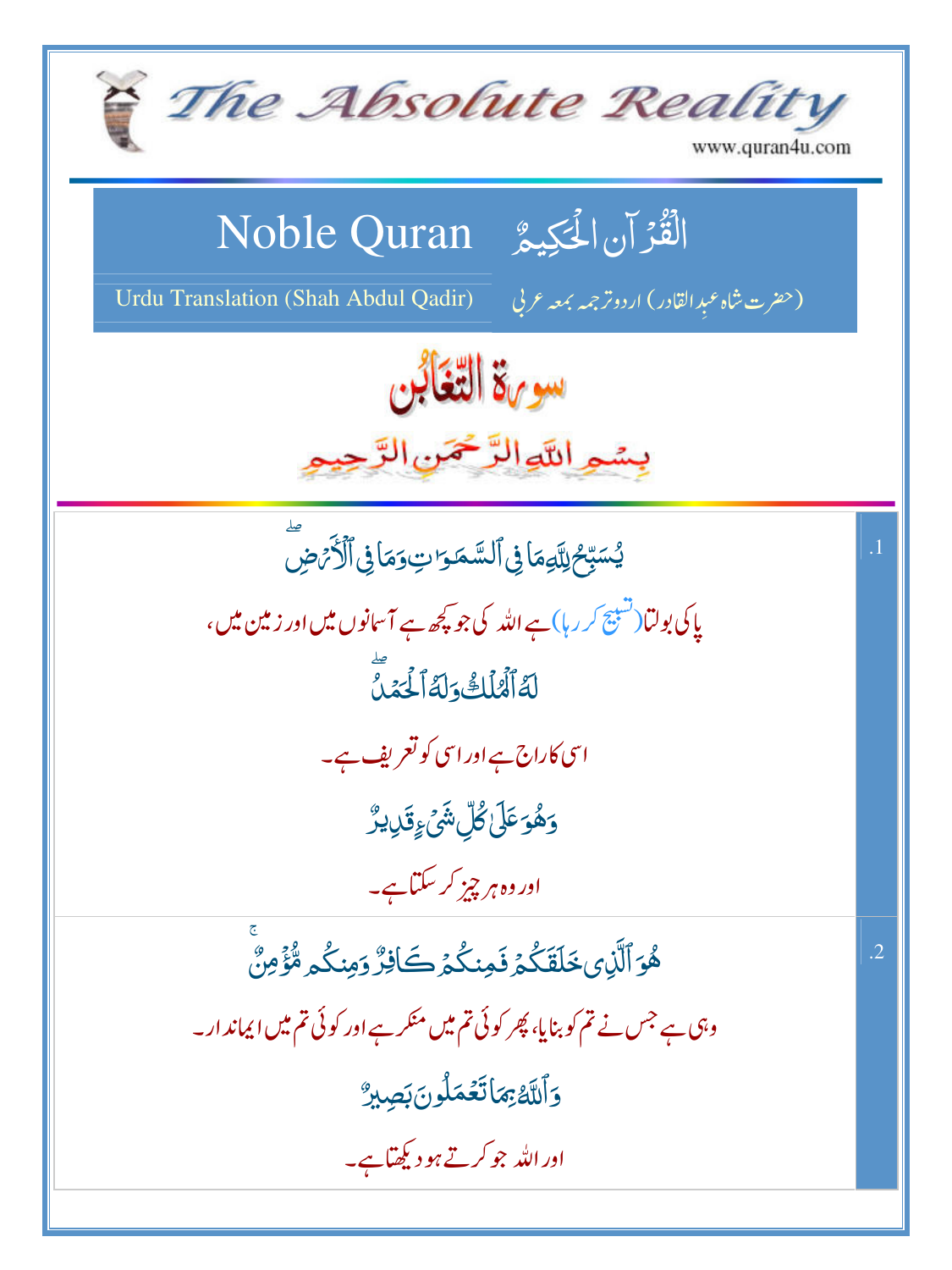| ڂۘڶڹٙٱڶۺٙڡؘڗؾؚۏؘٲڷۘۯٞؠٙڞؘڹؚٲڂۘڹۣۨٚۏۻۊۜ؆ػ۠ۮؘڣؘٲۜڂۺڹؘڞؙڗ؆ػ۠ؽٙۨ                                                    | .3     |
|-----------------------------------------------------------------------------------------------------------------|--------|
| بنائے آسان اور زمین تدبیر سے،اور صورت تھینچی تمہاری، پھر انچھی بنائی تمہاری صورت،                               |        |
| وَإِلَيْهِأَلَّمَصِيرُ                                                                                          |        |
| اور اسی طرف پھر (لوٹ) جاناہے۔                                                                                   |        |
| يَعۡلَمُ مَاٰ فِى ٱلسَّمَوَاتِ وَٱلۡكُرۡصِ                                                                      |        |
| جانٽا ہے جو پچھ ہے آسانوں میں اور زمین میں،                                                                     |        |
| وَيَعۡلَمُ مَاتُسِرُّونَ وَمَاتُّعۡلِنُونَ                                                                      |        |
| اور جانٽاہے جو چھپاتے ہو اور جو کھولتے ہو۔                                                                      |        |
| وَاللَّهُ عَلِيمُ بِنَ اتِ الصُّدُورِ                                                                           |        |
| اور الله کومعلوم ہے جیوں ( دلوں ) کی بات۔                                                                       |        |
| أَلَمُ يَأْتِكُمُ نَبَؤُاْالَّذِينَ كَفَرُواْمِن قَبَلُ                                                         | .5     |
| کیا پہنچانہیں تم کواحوال ان لو گوں کا، جو منکر ہو چکے ہیں پہلے۔                                                 |        |
| فَذَاقُواً وَبَالَ أَمَرِهِمْ وَلَهُمْ عَذَابٌ أَلِيمٌ                                                          |        |
| پھر چھی سز ااپنے کام کی،اور ان کو د کھ کی مار ( عذ اب ) ہے۔                                                     |        |
| ۮ <sup>ؘ</sup> ٚٳڸڰ <sub>ٛ</sub> ۑؚٲۜٮ۠ۜڡ۠ػڶٮؘؾڐۜٲۜٛؾۑۭؗؗٮؽٙ <i>؇ۺ</i> ڷۿۄۑؚٲڷڹؘێٟٸؾؚڣؘقؘٲڷڗٲٲؖڹۺؘڒٛؾؠٙڵؙۅٮ۬ڹؘٵ | $.6\,$ |
| یہ اس پر کہ لاتے تھے ان پاس ان کے رسول نشانیاں، پھر کہتے، کیا آدمی ہم کوراہ سوحجھائیں ( د کھائیں ) گے ؟         |        |
|                                                                                                                 |        |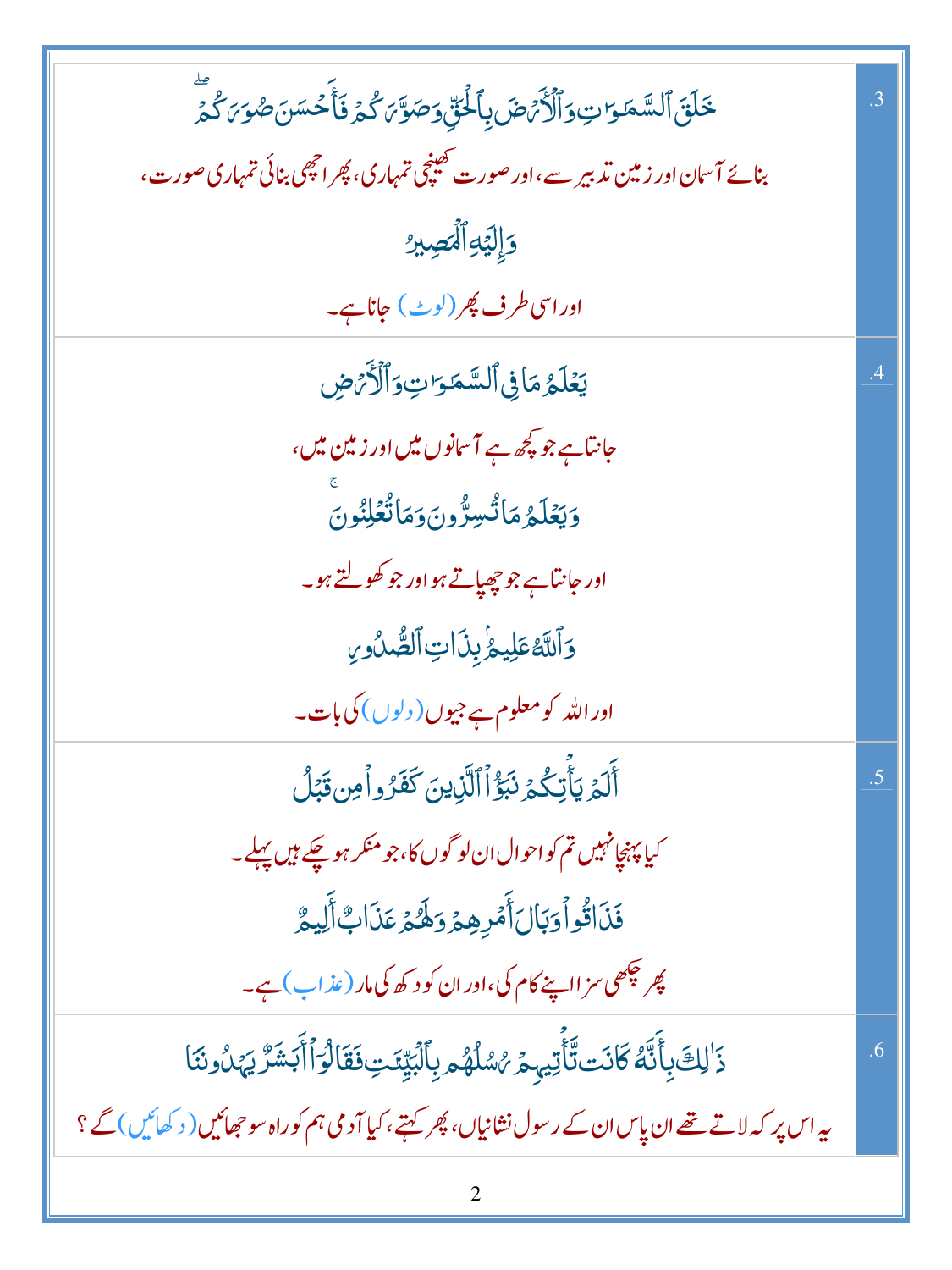| فَكَفَرُواْدَتَوَلَّا أَ                                                                   |    |
|--------------------------------------------------------------------------------------------|----|
| پھر منگر ہوئے اور منہ موڑا                                                                 |    |
| وَّأَسْتَغُنَّى أَللَّهُ                                                                   |    |
| اور اللہ نے بے پر وائی کی۔                                                                 |    |
| <b>وَأَللَّهُ غَنِّ أَحْمِيلٌ</b>                                                          |    |
| اور الله بے پر داہ ہے سب خوبیوں سر اہا۔                                                    |    |
| زَعَمَ ٱلَّذِينَ كَفَرُوٓأَأَنلَّن يُبۡعَثُواْۤ                                            |    |
| د عوٰے کرتے ہیں منکر کہ ہر گزان کواُٹھانانہیں۔                                             |    |
| ٙ<br>ػ۠ڶٙڹڶ؏ <i>ؽ</i> ٙڔٙٚڸڶڹۼڟؙؾۜڎؙڞ <i>ۣۜ</i> ڗڷؿڹڹٷ۠ؾٙۥۣ۬ڡؘٵۼڡؚڶؿ۠ۿۨ                    |    |
| تو کہو، کیوں نہیں! فشم ہے میرے رب کی! تم کو بیٹک اٹھاناہے، پھر تم کو جتاناہے جو تم نے کیا، |    |
| وَذَٰ لِكَ عَلَى ٱللَّهِ يَسِبِرُّ                                                         |    |
| ادر بہ اللہ پر آسان ہے۔                                                                    |    |
| فَاطِنُواْبِاللَّهِوَىَسُولِهِ وَٱلنُّوِياالَّذِىَ أَنزَلْنَا                              | .8 |
| سوایمان لاؤاللہ پر اور اس کے رسول پر اور اس نور پر جو ہم نے اُتارا۔                        |    |
| وَٱللَّهُ بِمَاتَعُمَلُونَ خَبِيرٌ                                                         |    |
| اور اللہ کو تمہارے کام کی خمر ہے۔                                                          |    |
| 3                                                                                          |    |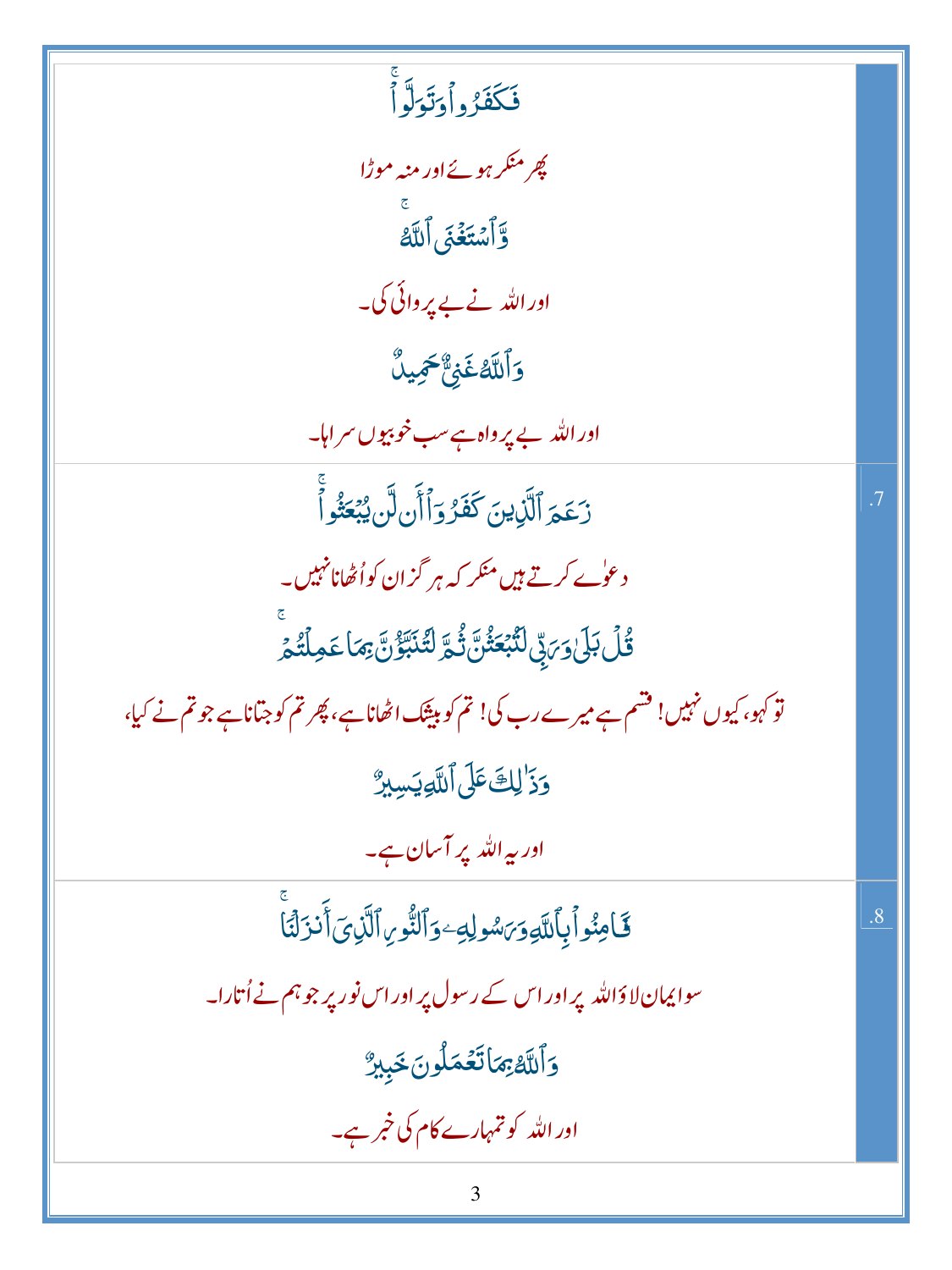يَوْمَيَّجْمَعُكُمُّ لِيَوْمِ ٱلْجُمْع جس دن تم کواکھٹاکرے گا جمع ہونے کے دن، ذَٰ لِكَ يَوۡمُ ٱلتَّغَابُنَ وه دن ہے ہار جیت کا۔ <mark>وَمَن يُؤْمِنُ بِأَلتَّهِ رَيَعُمَلُ صَلِ</mark>حًا يُكَفِّرُ عَنْهُ سَيَّاتِهِ وَ اور جو کوئی یقین لائے اللہ پر اور کرے کام بھلا،اُتارے اس سے اس کی برائیاں، وَيُدٰۡ خِلۡهُجَنَّـٰتٍ يَجۡرِى مِن يَحۡتِہَا ٱلۡكَٰفَـٰٓرُ خَـٰلِىٰ ينَ فِيہَاۤ أَبَدَاۚ اور داخل کرے اس کو باغوں میں جن کے پنچے بہتی ندیاں،رہاکریں اس میں ہمیشہ۔ ذَٰ لِكَ ٱلْفَوَرُ ٱلْعَظِيمُ یہی ہے بڑی مر اد مکنی۔ وَٱلَّذِينَ كَفَرُواْوَكَنَّكُواْبَجَايَتِنَآ أُوۡلَٰٓبِكَ أَصۡكَبُ ٱلنَّارِكَٰلِدِينَ فِيهَآ  $.10$ اور جو منکر ہوئے اور حجٹلائیں ہماری آیتیں،وہ ہیں دوزخ والے،ر ہاکریں اس میں۔ وَيِئْسَ الْمَصِيرُ ادر بر کی جگہ <u>پہنچ</u>۔ مَآأَصَابَ مِن مُّصِيبَةٍ إلَّا بِإِذَنِ ٱللَّهِ .11 نہیں پڑتی کوئی تکلیف بن حکم اللہ کے، 4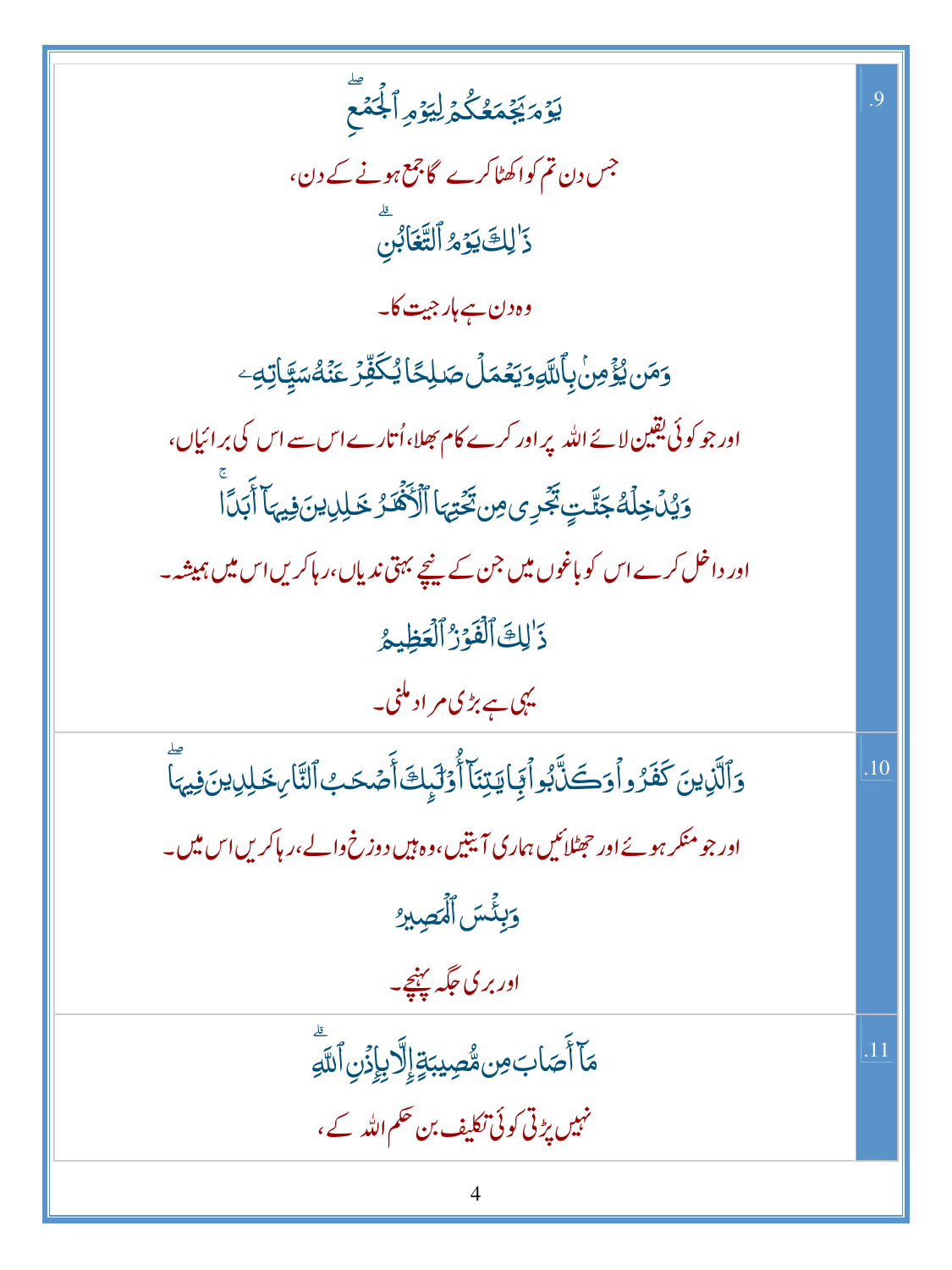| <u>و</u> َمَن يُؤُمِنُ بِأَللَّهِ يَهۡلِ قَلۡبَةُ                                                              |     |
|----------------------------------------------------------------------------------------------------------------|-----|
| اور جو کوئی یقین لائے اللہ پر،راہ بتادے اس کے دل کو۔                                                           |     |
| <b>ۯ</b> ٲڵڶۜڟڹؚڰؙڵؚۺ۬ <i>ؽ۫</i> ۦؚٟڡؘڶؚۑػ۠                                                                    |     |
| اوراللہ کوہرچیز معلوم ہے۔                                                                                      |     |
| وَأَطِيعُواْ ٱللَّهَ وَأَطِيعُواْ ٱلرَّسُولَ                                                                   | .12 |
| اور حکم مانو الله کا،اور حکم مانور سول کا۔                                                                     |     |
| فَإِن تَوَلِّيَّتُمَ فَإِنَّهَا عَلَىٰ بَسُولِنَا ٱلْبَلَخُ ٱلْمُبِينُ                                         |     |
| پھر اگر تم منہ موڑ و توہمارے رسول کا کام یہی ہے پہنچاد یناکھول کر۔                                             |     |
| أَللَّهُ لَا إِلَهَ إِلَّاهُوَ                                                                                 | .13 |
| اللہ! اس بن کسی کی بند گی نہیں۔                                                                                |     |
| وَعَلَى اللَّهِ فَلَيْتَوَكَّلِ الْمُؤْمِنُونَ                                                                 |     |
| اور الله پر چاہئے بھر وساکریں ایمان والے۔                                                                      |     |
| يَأَيُّهَا ٱلَّذِينَ ءَامَنُوٓ أَإِنَّ مِنۡ أَزۡوَا جِكُمۡ وَأَوۡلَىٰلِكُمۡ عَدُوَّاۚ الَّكُمۡ فَٱكۡلَٰهُوهُمۡ | .14 |
| اے ایمان والو! بعضی تمہاری جو رویں(بیویاں )اور اولا د دشمن ہیں تمہارے،سوان سے بیچتے رہو۔                       |     |
| دَإِن تَعَفُّواْ وَتَصَْفَحُواْ وَتَغْفِرُواْ فَإِنَّ اللَّهَ غَفُوهُ تَاحِيمٌ                                 |     |
| اور اگر معاف کر واور در گذر کر واور بخشو تواللّہ ہے بخشنے والامہر بان۔                                         |     |
| 5                                                                                                              |     |